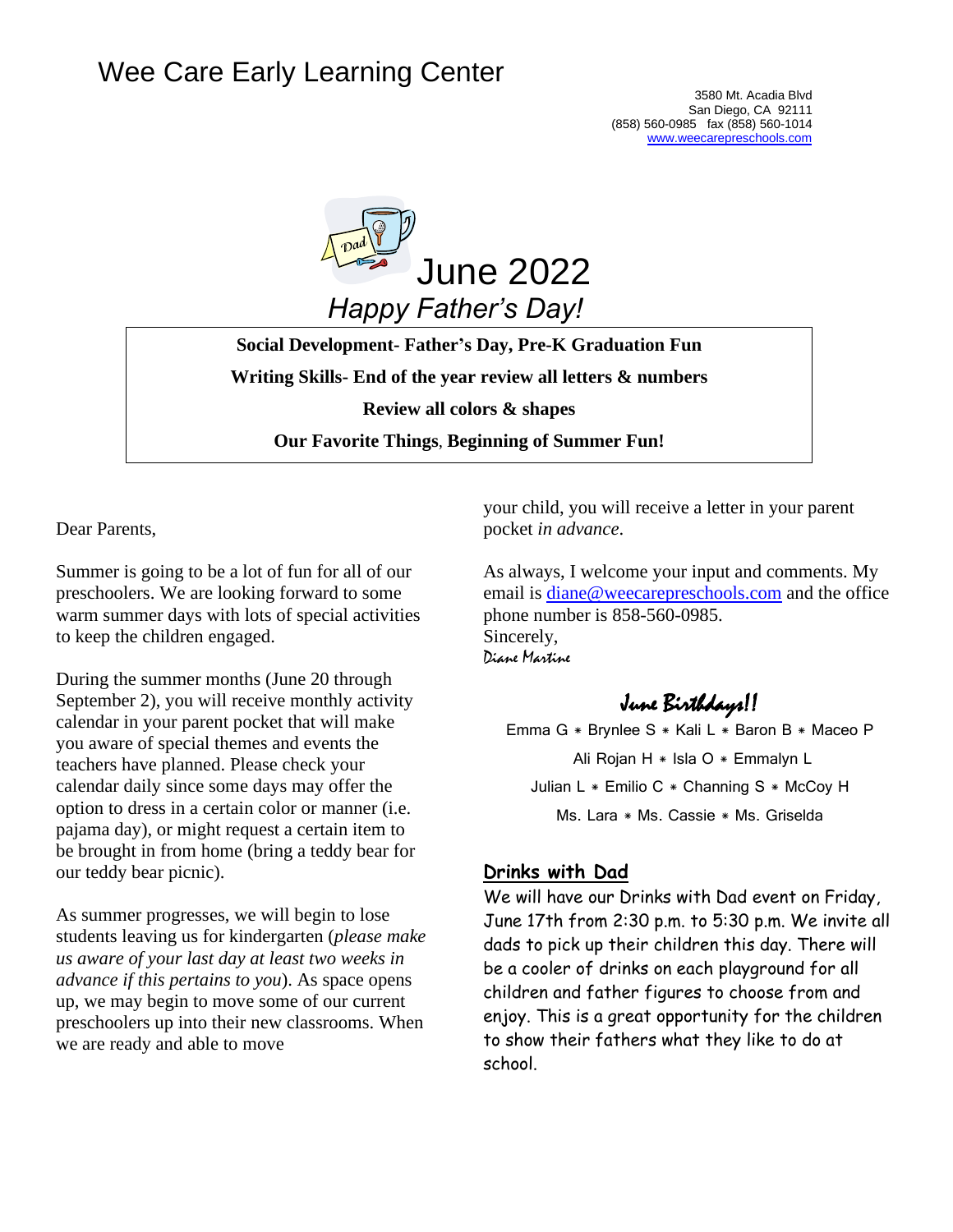# **The Center for Parenting [Education](http://centerforparentingeducation.org/)**

A resource to help parents do the best job they can to raise their children

# LIBRARY OF [ARTICLES::](http://centerforparentingeducation.org/library-of-articles/) CHILD [DEVELOPMENT:](http://centerforparentingeducation.org/library-of-articles/child-development/)

## **MATURITY LEVELS**

Often when you hear parents talking about maturity, you hear them refer to their children as being either immature or mature. Actually, maturity is not an either/or quality. It is something that children acquire over time as they learn skills and develop the capacity to deal with the complexities of life. At any given moment, children are in various phases of growth and maturity with regard to the following areas.

#### **Physically**

Can they write legibly enough to read their own writing? How adept is their eye-hand coordination? Do they have the physical skill to dress themselves? Are they large for their age? Did they begin to walk at an early age? Do they pick up the ability to ride a bike easily and early? Are their muscles developed well enough to be able to control their bowel movements?

#### **Emotionally**

How patiently can they wait for a toy that they asked for? How well can they handle the frustration of not being able to build a Lego tower? Are they able to control their anger and express it in constructive ways? How well do they handle disappointment or losing in a game?

#### **Socially**

How willing are they to share an item with a friend or sibling? How well are they able to play in large groups? How cooperative are they when playing games? How do they get along with peers?

#### **Intellectually**

How well are they able to read the instructions for a construction toy they just received? How well do they do in school? Are they mature enough to understand abstract concepts such as God, death or mathematical ideas?

Do they understand cause and effect and time concepts? How well can they relate what they are learning in school to everyday life situations?

#### **Ethically/Morally**

Are they willing to admit when they have been unkind to someone? How well do they understand the concept of helping others, or acknowledging their mistakes? How well do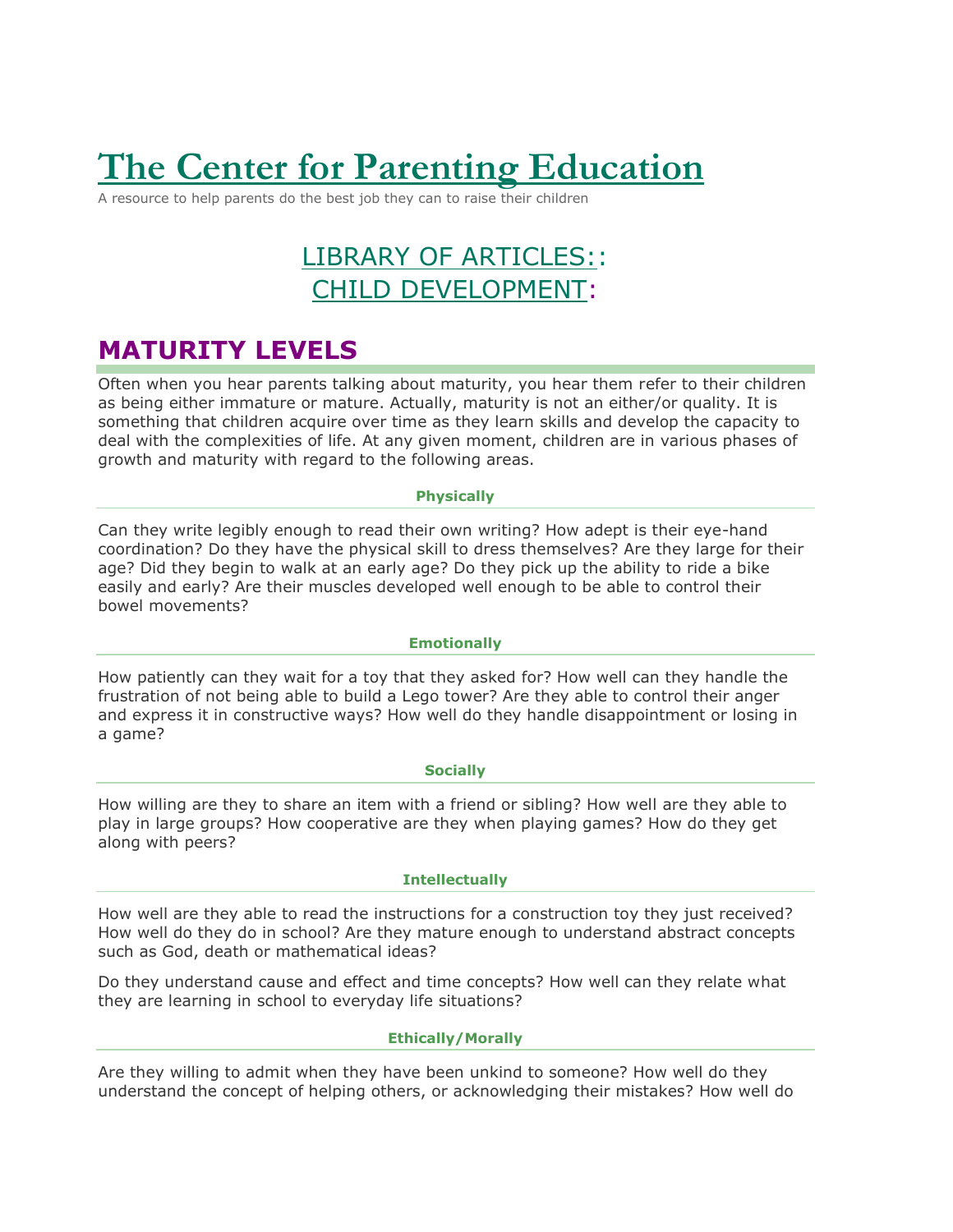they understand the concept of honesty and not cheating? How well are they able to empathize with others?

## **Making Sense of Maturity**

- **All children mature uniquely** and at their own pace in each area of development. Children may be mature in one area and immature in another. For example, children may understand the importance of giving to others in need (moral maturity) but still not be willing to share with their friends a toy they just purchased (social and emotional maturity).
- **Sometimes children's maturity in one area leads adults to expect them to be mature in other areas.** For example, if a toddler is large for his age and physically very coordinated, people might expect him to be advanced verbally and in his interactions with other children. Similarly, a child who able to read early (intellectual maturity) may also be expected to handle frustration and disappointment (emotional maturity) with greater maturity than one would otherwise expect of child of his age. These unrealistic expectations can lead to frustrations on the part of the adults and lowered self-esteem and frustration for the children.
- When considering whether your children are mature or not, you need to **consider each area of growth** and to what extent or degree each of your children has developed in each area.
- **True maturity occurs when children have the skills or ability to do a task and have acquired the internal motivation** to complete the task on their own. Things go smoothest when your children are both capable of and willing to complete a task. For example, if they are able to tie their shoes (capable), and they are enthusiastic about wanting to do that for themselves (motivated), they may eagerly put their shoes on each morning so that they can tie their own shoes.
- **Difficulties arise if your children have only the ability, but do not have the desire or conversely, if they have the desire, but have not yet developed the ability.** With potty learning, for example, sometimes very young children go through a short period when they are motivated to use the potty, but they are physiologically not capable of doing so. In other situations, children may be physically capable of using the toilet but they are not interested in doing so. Both components, capability and motivation, need to be in place for the achievement of potty learning.

### **Why is knowing this important?**

One of the most important things that parents can do for their children is to determine realistic expectations for them. If parents expect too much, they can become disappointed and frustrated, children's self-esteem will be eroded, conflict may increase, and children may stop trying. If parents expect too little, less than what their children are capable of, children will not be challenged and will not meet their full potential. Being aware of your